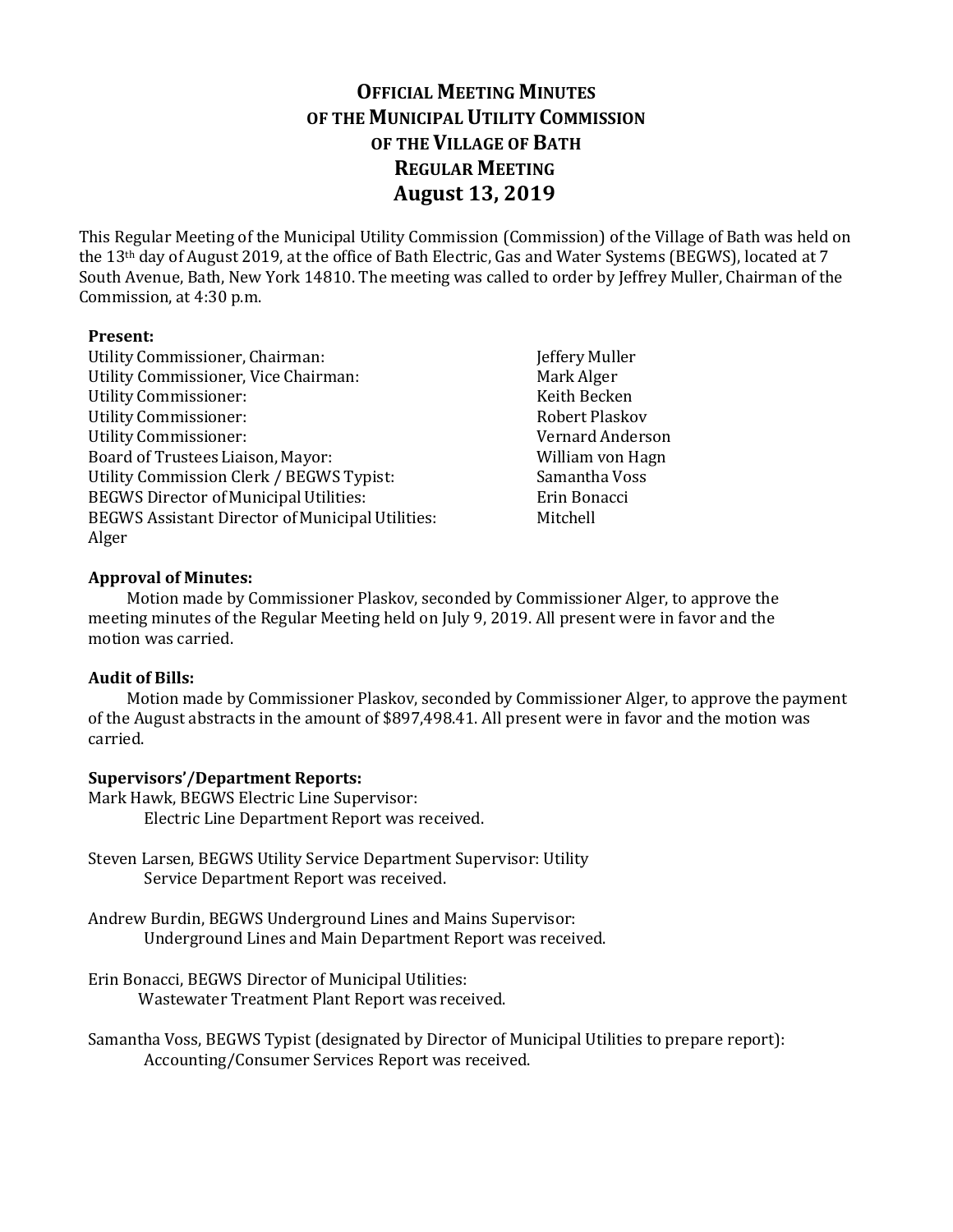#### **Retain EYW's Companies LLC services:**

Motion made by Commissioner Alger, seconded by Commissioner Becken, authorizing Director Bonacci to retain EYW's Companies LLC for professional services related to programming/SCADA/instrumentation and control for an amount not-to-exceed \$20,000.00. All present were in favor and the motion was carried.

#### **MEUA 89th Annual Conference:**

Motion made by Commissioner Alger, seconded by Commissioner Anderson, authorizing Director Bonacci to attend the 89th MEUA Annual Conference. All present were in favor and the motion was carried.

# **MEUA 89th Annual Conference Delegate:**

Motion made by Commissioner Alger, seconded by Commissioner Plaskov, approving MEUA resolution designating Director Bonacci as the voting delegate for the Village of Bath at the MEUA 89th Annual Conference as presented. All present were in favor and the motion was carried.

|            | <i><b>DELEGATE RESOLUTION</b></i><br>(from your system)                                                                                                                                                                                 |
|------------|-----------------------------------------------------------------------------------------------------------------------------------------------------------------------------------------------------------------------------------------|
|            | Municipal Utili                                                                                                                                                                                                                         |
|            | At a regular meeting of the $Low_NN1 \subseteq SLON$<br>of the City/Town Village of<br>New York, held on $\frac{\mathcal{A} \cup \mathcal{A} \cup \mathcal{L} +  \mathcal{Z} \times \mathcal{A} }{2019}$ , the following resolution was |
| adopted:   |                                                                                                                                                                                                                                         |
| WHEREAS.   | Moved by Commissioner Alger, seconded by Commissioner Plas Kov<br>Municipal utility<br>of<br>City/Town/Village<br>the<br>the<br>$\alpha$ f<br>, New York, is a municipal member of the Municipal Electric Utilities                     |
|            | Association of New York State, and                                                                                                                                                                                                      |
|            | WHEREAS, the Annual Conference of the Municipal Electric Utilities Association of New York State<br>has been called on September 10-13, 2019, to be held at Woodcliff Hotel & Spa, Fairport, NY, and,                                   |
| meeting,   | WHEREAS, in accordance with the bylaws of the Municipal Electric Utilities Association of New<br>York State, each municipal member may cast one vote on each transaction properly brought before this                                   |
|            | NOW THEREFORE BE IT RESOLVED, that $E(Y N)$ $E(N \wedge C C)$<br>be and is hereby                                                                                                                                                       |
|            | designated as the accredited delegate of the City/Town (Village of                                                                                                                                                                      |
| York.      |                                                                                                                                                                                                                                         |
|            | On roll call: Affirmative: $\overline{\phantom{a}}$ Negative: $\overline{\phantom{a}}$                                                                                                                                                  |
|            | I certify that this resolution was adopted by the Commission of the City/Town/Village                                                                                                                                                   |
|            |                                                                                                                                                                                                                                         |
| of $b$ ath |                                                                                                                                                                                                                                         |
| Signature  |                                                                                                                                                                                                                                         |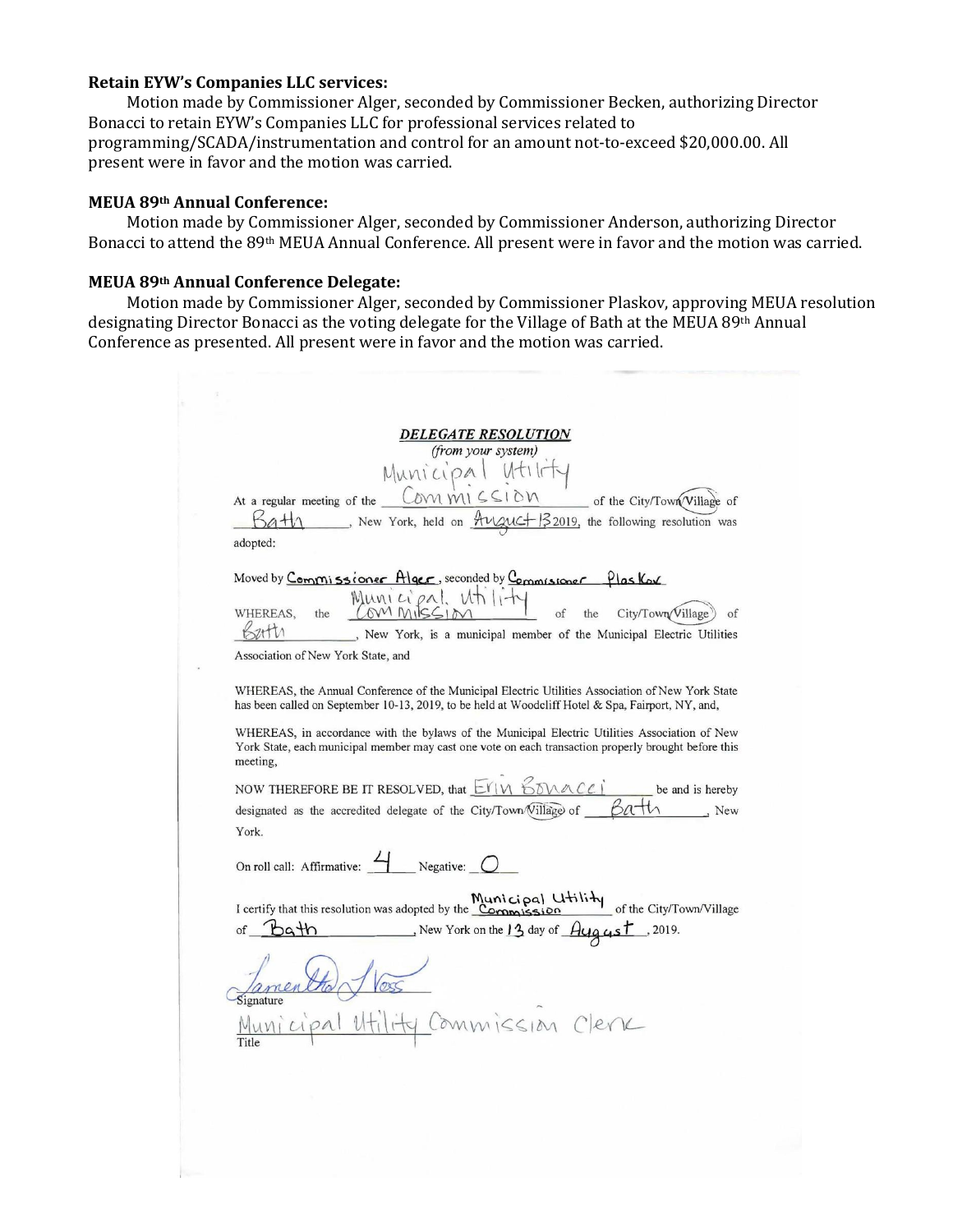## **NYDPS Safety Pipeline Seminar:**

Motion made by Commissioner Becken, seconded by Commissioner Anderson, authorizing Assistant Director Alger to attend the NYDPS Safety Pipeline Seminar in Cooperstown, New York. Commission Alger abstained, and the remaining Commissioners present were in favor and the motion was carried.

# **Purchase of Volumetric Meters:**

Motion made by Commissioner Anderson, seconded by Commissioner Alger, authorizing Director Bonacci to move forward with purchasing the volumetric correctors as budgeted for an amount not-toexceed \$8,000, pending New York State Public Service Commission approval. All present were in favor and the motion was carried.

# **Flow Meters at Well Nos. 4, 6, 7 and 8:**

Motion made by Commissioner Becken, seconded by Commissioner Anderson, authorizing Director Bonacci to replace the existing magnetic flow meters at Well Nos. 4, 6, 7 and 8 with the standardized Badger flow meters for an amount not-to-exceed of \$13,600.00. All present were in favor and the motion was carried.

# **Grade IIB, Grade D Water Operator Training Courses:**

Motion made by Commissioner Plaskov, seconded by Commissioner Alger, to send Joshua Knowles to Grade IIB water operator training course at SUNY Morrisville, and Martin Miller to Grade D water operator training course, also at SUNY Morrisville. All present were in favor and the motion was carried.

# **Cleaning of Well No.6:**

Motion made by Commissioner Plaskov, seconded by Commissioner Becken, authorizing the payment of \$3,075.00 to Moody's for the cleaning of Well No. 6. All present were in favor and the motion was carried.

# **Southern Tier Water Works Conference Annual Meeting:**

Motion made by Commissioner Plaskov, seconded by Commissioner Anderson, authorizing the attendance of employees in the Underground Lines and Mains Department and Utilities Service Department to the Southern Tier Water Works Conference Annual Meeting for a cost of \$40 per person, and for an amount not-to-exceed \$700. All present were in favor and the motion was carried.

# **Edwin C. Tifft Jr. Water Supply Symposium:**

Motion made by Commissioner Anderson, seconded by Commissioner Alger, authorizing the attendance of up to three people at \$300 per person to attend the Edwin C. Tifft Jr. Water Supply Symposium. All present were in favor and the motion was carried.

# **Wastewater Treatment Plant Influent and Effluent Samplers:**

Motion made by Commissioner Anderson, seconded by Commissioner Becken, authorizing the purchase of two ISCO samplers for an amount not-to-exceed \$16,000. All present were in favor and the motion was carried.

## **New York Water Environment Association Inc.:**

Motion made by Commissioner Plaskov, seconded by Commissioner Becken, authorizing the attendance of James Hoad and Director Bonacci to the New York Water Environment Association Inc. Genesee Valley Chapter Steak Roast. All present were in favor and the motion was carried.

## **Short-Term Principal Payment for New Yok State Environmental Facilities Corporation Loan:**

Motion made by Commissioner Alger, seconded by Commissioner Becken, authorizing a short term principal payment of \$53,500 for the New York State Environmental Facilities Corporation loan for the Wastewater Treatment Plant Upgrades. All present were in favor and the motion carried.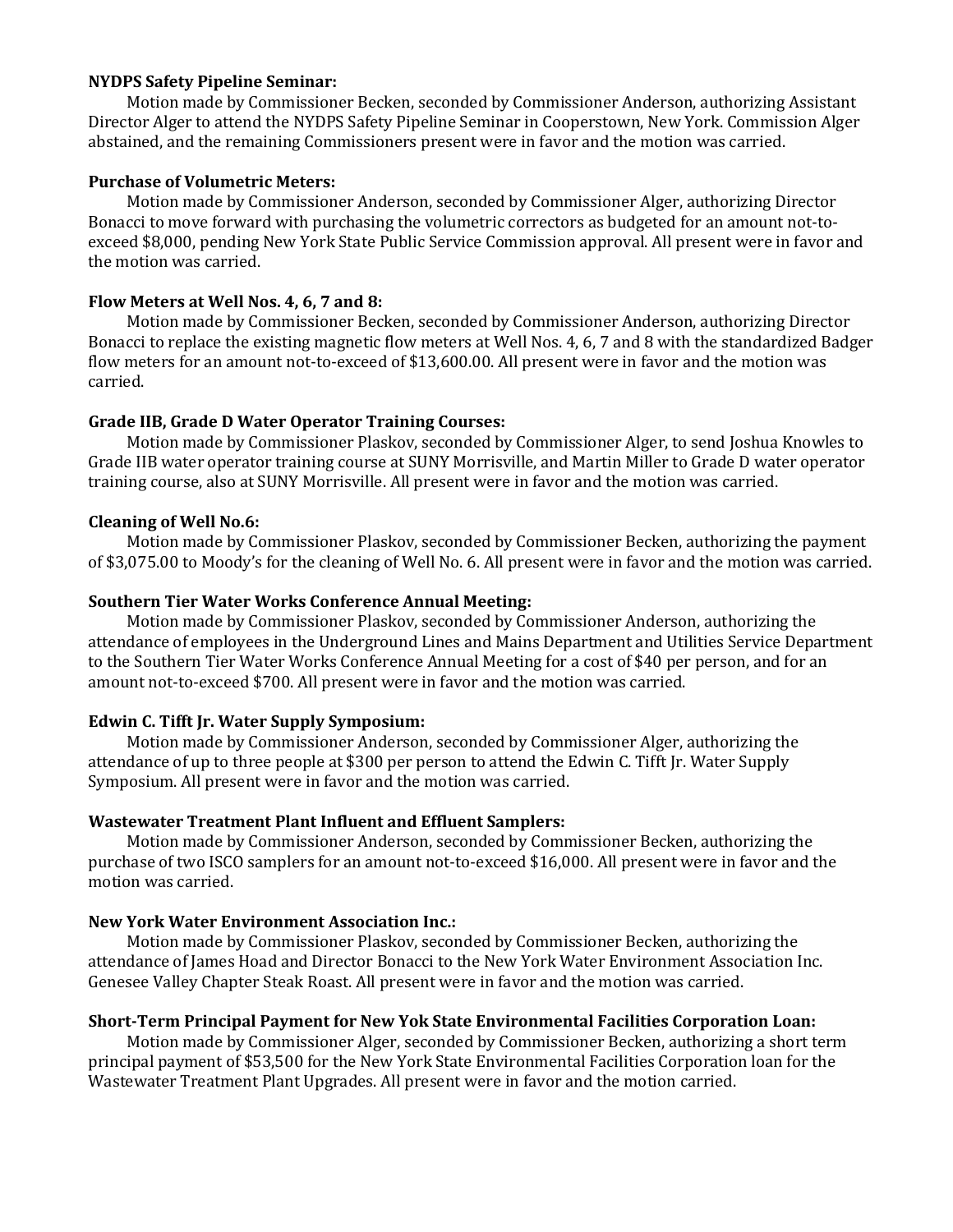## **Purchase of Safety Vests:**

Motion made by Commissioner Plaskov, seconded by Commissioner Alger, authorizing the purchase of hi-visibility 5-point tear away safety vests for an amount not-to-exceed \$3,600.00. All present were in favor and the motion carried.

### **Purchase of Items for UGLM Department:**

Motion made by Commissioner Alger, seconded by Commissioner Anderson, authorizing the purchase of a mole with hose and oiler, and 5 foot by 10 foot steel plates for the UGLM department for an amount notto-exceed \$12,000. Purchases to be made from the Water fund. All present were in favor and the motion carried.

### **Purchase of Compressor:**

Motion made by Commissioner Alger, seconded by Commissioner Anderson, authorizing purchase of a compressor off New York State bid or competitively bidding in accordance with General Municipal Law for an amount of not-to-exceed \$35,000. All present were in favor and the motion was carried.

### **Purchase of Items for UGLM Department:**

Motion made by Commissioner Plaskov, seconded by Commissioner Anderson, authorizing the purchase of an 18-inch bucket, demo saw, ridge hand tools, generator, barricades, and lighting for an amount not-to-exceed \$13,000. Purchases to be made from the Gas fund. All present were in favor and the motion was carried.

### **Purchase of Signage:**

Motion made by Commissioner Plaskov, seconded by Commissioner Alger, authorizing the purchase of signage for an amount not-to-exceed \$3,000. All present were in favor and the motion was carried.

### **Evaluate and Purchase of Computers:**

Motion made by Commissioner Plaskov, seconded by Commissioner Alger, authorizing the evaluation and purchase/replacement of computers as budgeted for an amount not-to-exceed \$10,000.All present were in favor and the motion was carried.

## **Meal Period and Break Policy:**

Motion made by Commissioner Alger, seconded by Commissioner Becken, to accept the Meal Period and Break Policy that was presented. All present were in favor and the motion was carried.

## **Resignation of Holly Snyder:**

Motion made by Commissioner Anderson, seconded by Commissioner Plaskov, accepting with regret the resignation of Holly Snyder, effective August 7, 2019. All present were in favor and the motion was carried.

#### **Adjourn Regular Meeting/Executive Session:**

Motion made by Commissioner Plaskov, seconded by Commissioner Anderson, to enter into Executive Session at 6:53 p.m. for the purposes of: (1) discussion of matters leading to the employment, dismissal or removal of a particular person (Personnel); and (2) discussions regarding proposed litigation (Litigation) and (3) the proposed acquisition, sale or lease of real property (Real Property). All present were in favor and the motion was carried.

#### **Return to Regular Meeting:**

Motion made by Commissioner Plaskov, seconded by Commissioner Anderson, to return to the Regular Meeting at 8:12 p.m. All present were in favor and the motion was carried.